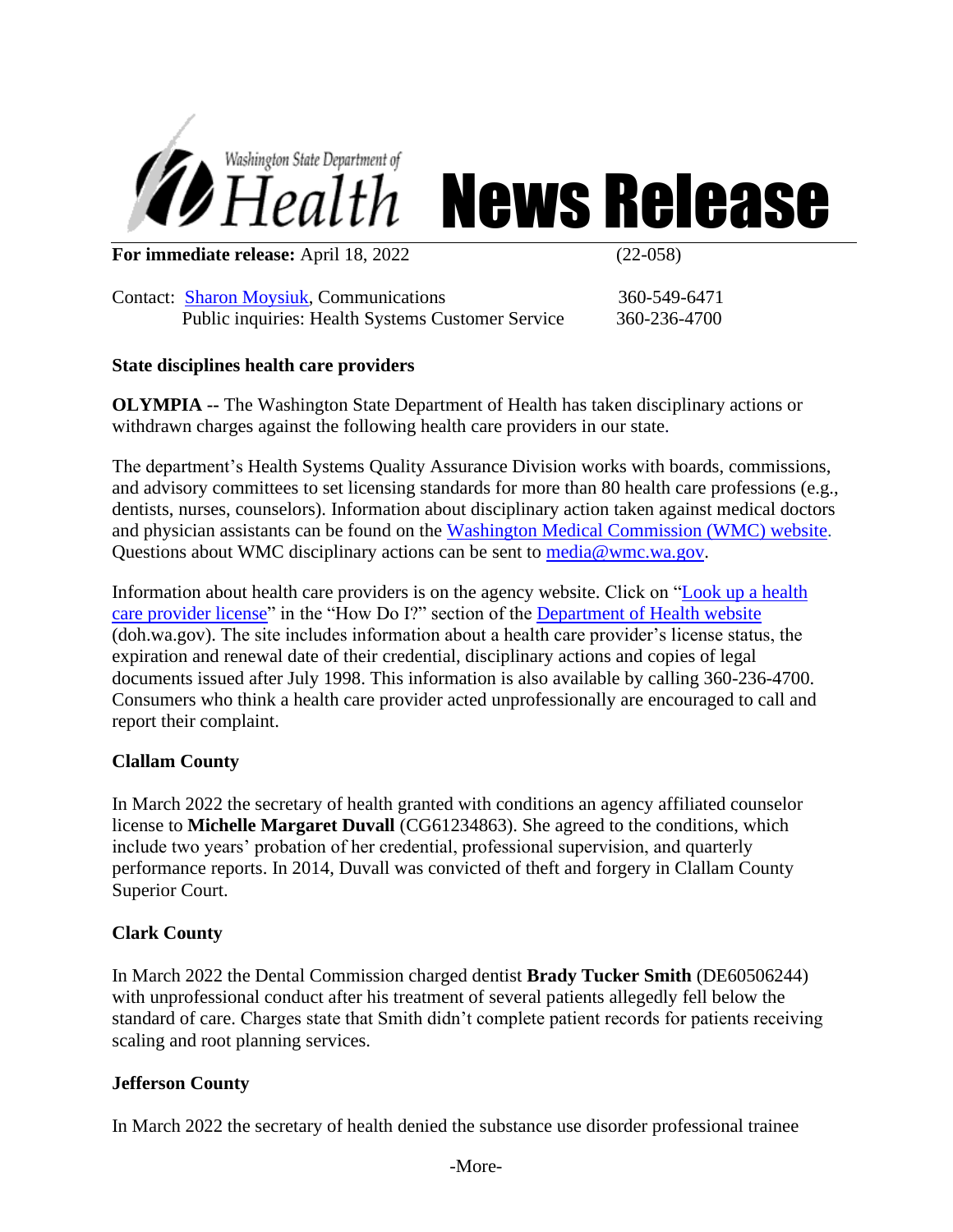Disciplinary actions April 18, 2022 Page 2

application of **Sara Thornton Soper** (CO61202438). Soper was convicted of theft in the second degree in 2018.

# **King County**

In March 2022 the secretary of health ended probation on the substance use disorder professional trainee license of **Zach Richard Renzetti** (CO61076346).

In March 2022 the secretary of health ended probation on the massage therapist license of **Benjamin Ray Gallagher** (MA60943475).

In March 2022 the Chiropractic Commission charged chiropractor **Staten C. Medsker, Jr.**  (CH00002796) with unprofessional conduct. Medsker's license has been suspended since 2018, but he allegedly practiced on a patient on five separate dates in March 2021.

In March 2022 the Board of Physical Therapy and physical therapist **Judy L. Galambos** (PT00009661) entered an agreement that requires her to comply with a substance use monitoring program, pay a \$1,000 fine, and pass an ethics course.

## **Kitsap County**

In March 2022 the Nursing Assistant Program charged registered nursing assistant **William John Kipp, Jr.** (NA60704749) with unprofessional conduct. Between 1995 and 2005, Kipp allegedly engaged in non-consensual sexual contact with two minors.

In March 2022 the Nursing Commission reinstated with conditions the registered nurse license of **Caprice Carole La Dieu,** also known as **Caprice Carole Taylor** (RN60409110). The conditions require that La Dieu complete a refresher class and continuing education.

#### **Pierce County**

In March 2022 the Unlicensed Practice Program notified **Young T. Park** of its intent to issue a cease-and-desist order. Park allegedly gave a patient a massage but does not hold a credential to practice massage in Washington and never has.

In March 2022 the Nursing Assistant Program and certified nursing assistant **Betty Jo Nelson** (NC60135892) entered an agreement that puts her license on probation for at least two years after she failed to comply with a 2020 agreement. She's also required to complete an ethics and boundaries exam, among other conditions on her license.

In March 2022 the Nursing Commission charged licensed practical nurse **Adeyinka B. Wuraola** (LP00058851) with unprofessional conduct. Wuraola allegedly procured a registered nurse degree without acquiring the necessary education and allegedly intentionally misrepresented her education and other facts during the investigation.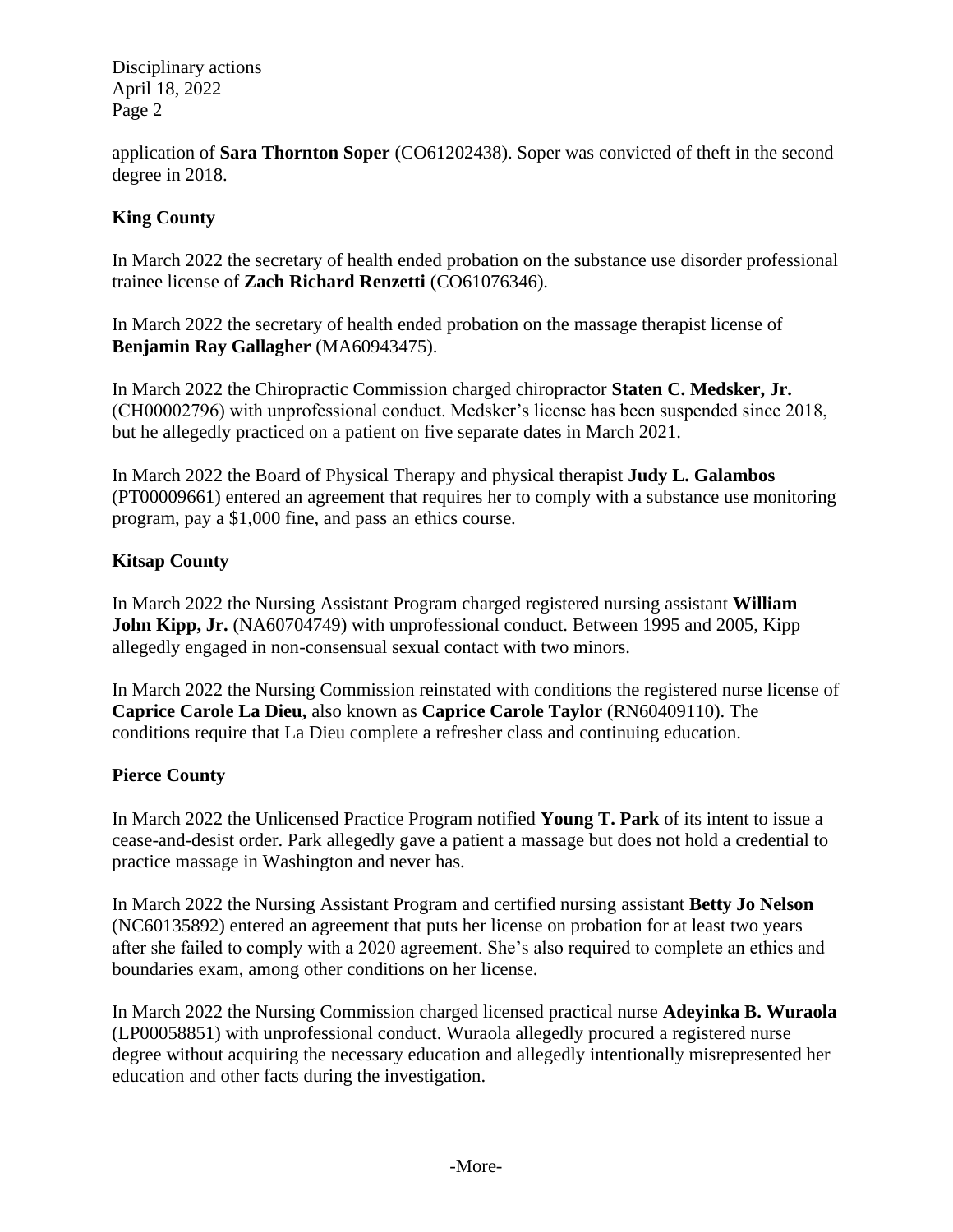Disciplinary actions April 18, 2022 Page 3

#### **Snohomish County**

In March 2022 the Board of Denturists charged denturist **Gene Melner** (DN60457532) with unprofessional conduct. Charges state that a patient who had dentures fitted in Melner's clinic went to pick them up and discovered the office was closed. Melner allegedly did not provide an explanation to investigators when they reached out to him about the allegations.

In March 2022 the secretary of health withdrew charges against registered nursing assistant **Peters Joseph Ikeji** (NA60876703).

In March 2022 the Pharmacy Commission granted with conditions a pharmacy assistant license to **Samantha Jane Zeine** (VB61238544). She agreed to probation for at least two years, quarterly performance evaluations, and a 4-hour continuing education course. Zeine failed to disclose on her application her convictions for assault-domestic violence, and violation of a nocontact order, in Island County Municipal Court.

## **Thurston County**

In February 2022 the secretary of health granted with conditions an agency affiliated counselor license to **Betianne Sara Townshend** (CG61244635). She agreed to three years' probation on her credential, professional supervision, and quarterly performance evaluations. Townshend was convicted of several felonies, including bail jumping and criminal impersonation, in Thurston County Superior Court in 2019.

In March 2022 the secretary of health ended the conditions on the home care aide license of **Katie Lyn Thomas** (HM60939501).

#### **Walla Walla County**

In March 2022 the Nursing Commission ended probation on the registered nurse license of **Kenneth Bailey Smith** (RN60733283).

#### **Whatcom County**

In February 2022 the secretary of health ended the conditions on the massage therapist license of **Amanda Marie Carter Arvine** (MA60503968).

In March 2022 the Dental Commission and dentist **Faith R. Bult** (DE00009293) entered an agreement that requires Bult to continue to comply with a program that assesses and monitors her health and skills. Bult injured her head in January 2020, making her initially unable to practice with reasonable skill and safety.

In March 2022 the secretary of health reinstated the emergency medical technician license of **Charles Michael Lester** (ES01163649).